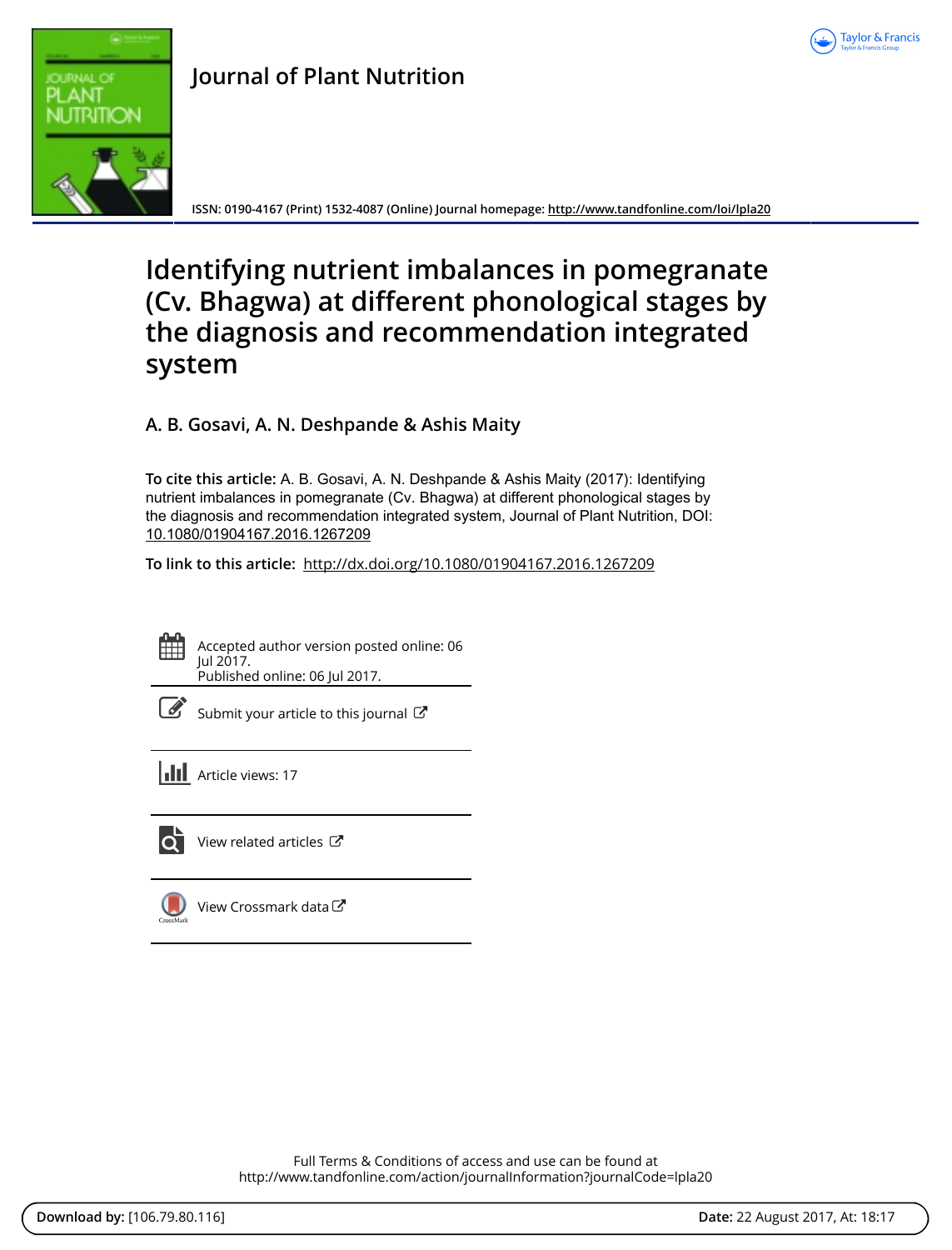

Check for updates

### Identifying nutrient imbalances in pomegranate (Cv. Bhagwa) at different phonological stages by the diagnosis and recommendation integrated system

A. B. Gos[a](#page-1-0)vi<sup>a</sup>, A. N. Deshpande<sup>a</sup>, and Ashis Maity<sup>[b](#page-1-0)</sup>

<span id="page-1-0"></span><sup>a</sup>Depatment of Soil Science, Mahatma Phule Krishi Vidyapeeth, Rahuri, Dist. Ahmednagar, Maharashtra, India; <sup>b</sup>National Research Centre on Pomegranate, Solapur, Maharashtra, India

#### ABSTRACT

The diagnosis and recommendation integrated system (DRIS) approach was used to interpret nutrient analyses of leaf tissues from pomegranate cv. Bhagwa orchards grown in southwestern Maharashtra, India. The DRIS norms were established for three growth stages,viz. 50% flowering, fruit development and first harvesting of pomegranate. Various nutrient ratios were obtained from high-yielding population and were used to compute DRIS indices for diagnosing nutrient imbalances and their order of limitation to yield. Nutrient sufficiency ranges at 50% flowering derived from DRIS norms were 1.32–2.15% nitrogen (N), 0.18–0.24% phosphorus (P), 1.29–1.99% potassium (K), 0.64–1.20% calcium (Ca), 0.23–0.45% magnesium (Mg), 0.16-0.26% sulfur (S), 103.04-149.12 mg kg<sup>-1</sup> iron (Fe), 39.60–72.85 mg kg<sup>-1</sup> manganese (Mn), 15.99–26.10 mg kg<sup>-1</sup> zinc (Zn), 6.16–9.32 mg kg<sup>-1</sup> copper (Cu), 23.38–39.88 mg kg<sup>-1</sup> boron (B) and 0.29– 0.47 mg  $kg^{-1}$  molybdenum (Mo). Similarly, the sufficiency range at fruit development and first harvesting was developed for computing DRIS indices. The requirement of Fe, Mg, S, Zn and N by the pomegranate plant was higher at 50% flowering and fruit development stages. According to these DRIS-derived indices, 87.85, 73.83, 70.09, 69.16 and 65.42% orchards were deficient in Fe, S, Mg, Zn, and N, respectively, at 50% flowering, while 70.03, 66.36, 63.55, 61.68, and 68.22% orchards were found to be deficient in respective nutrients during the fruit development stage.

#### ARTICLE HISTORY

Received 25 February 2015 Accepted 28 May 2016

#### **KEYWORDS**

Bhagwa; DRIS norms; DRIS indices and nutrient imbalance; pomegranate

#### Introduction

Pomegranate (Punica granatum L.) is an important horticultural crop of semi-arid and arid regions of India. This plant has wider adaptability owing to its hardy nature and ability to tolerate drought and alkaline soil conditions. In order to improve the economical profit of pomegranate cultivation in the Deccan plateau region of India, the development of technologies to increase yield productivity, especially those concerning to the mineral nutrition and fertilization, is an essential necessity. Information about the nutritional status of a plant is a basic prerequisite for maintaining the optimum nutrition and is crucial to achieve high-yield productivity. The leaf analysis is a powerful tool in the mineral nutrition research; it not only evaluates the response to various nutrients but is also used as diagnostic techniques for assessing the nutritional status of

CONTACT A. B. Gosavi [gosaviavi@gmail.com](mailto:gosaviavi@gmail.com) Depatment of Soil Science, Mahatma Phule Krishi Vidyapeeth, Rahuri, Dist. Ahmednagar, Maharashtra 422303, India.

<sup>\*</sup>Part of PhD thesis submitted by author to Mahatma Phule Krishi Vidyapeeth, Rahuri, Dist. Ahmednagar, Maharashtra, India. © 2017 Taylor & Francis Group, LLC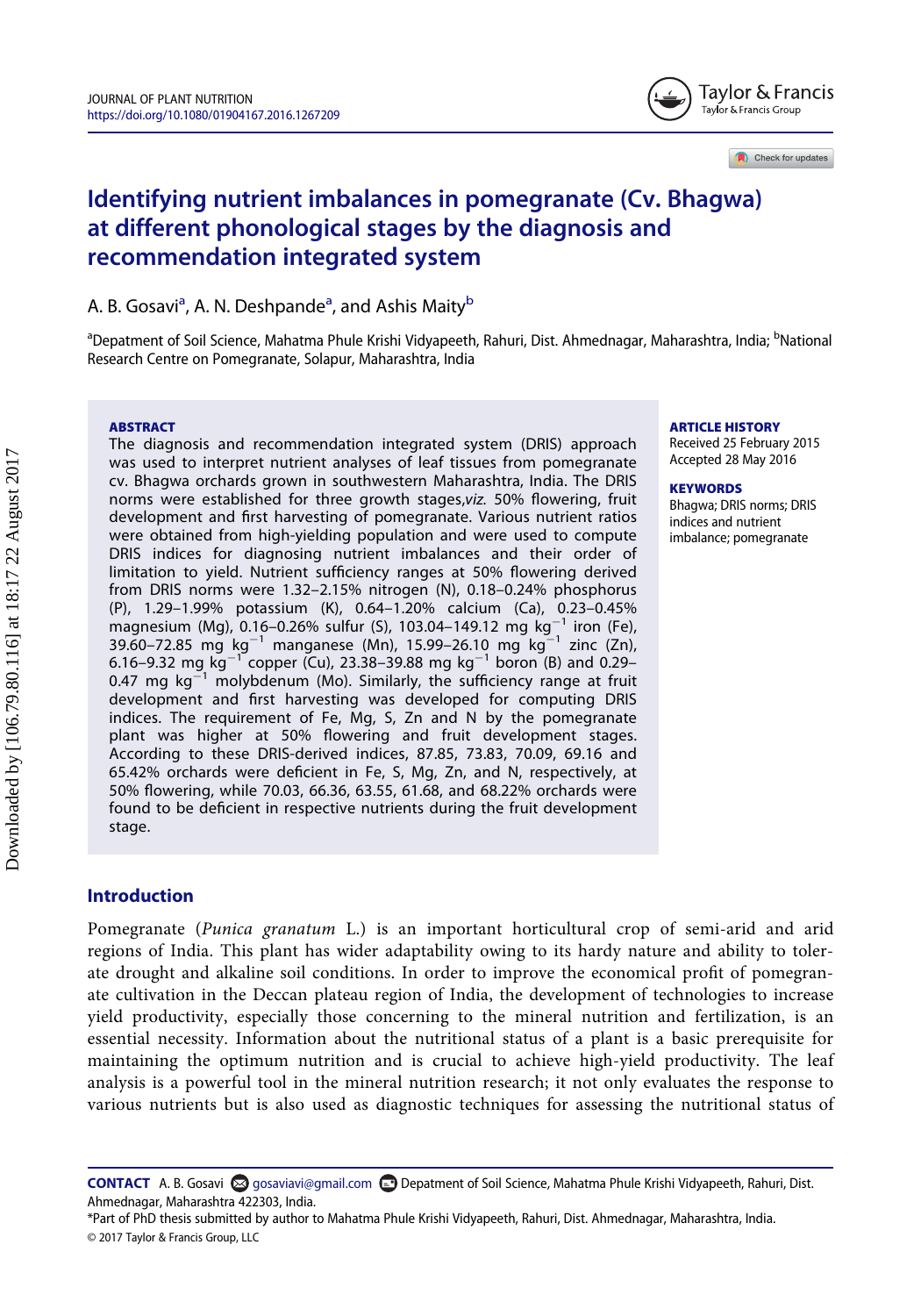plants. Hence, it can eventually be employed for making fertilizer recommendations (Chapman and Brown [1950\)](#page-8-0). However, the usefulness of leaf analysis depends on the correct selection of leaf and stage of the crop. Many a times, the results of leaf analysis are difficult to interpret as the critical concentration of a specific nutrient in the shoots for optimum growth may change with the age of plant and concentration of other nutrients (Walworth and Sumner [1987\)](#page-9-0). The critical concentration concept assesses single-nutrient element deficiency or toxicity at a time and does not reflect nutrient balance. However, the diagnosis and recommendation integrated system (DRIS) provides a means of simultaneously identifying nutrient imbalances, deficiencies, and excessiveness, and accordingly ranks them in the order of exigency. The DRIS is the establishment of the reference standards known as "norms" developed from the nutrient status of commercially cultivated area/orchards considered high yielding. The DRIS was developed by Beaufils [\(1971,](#page-8-1) [1973\)](#page-8-2) as an objective means of coping with difficulties inherent in the diagnostic procedure and was successfully applied in different crops like maize and sugarcane. It is being tested as an evaluation method to assess the nutritional status of several crops such as pineapple (Angeles, Sumner, and Barbour [1990\)](#page-8-3), citrus (Cerda, Nieves, and Martinez [1995](#page-8-4)), grapes (Monteiro et al. [2004\)](#page-8-5) and green dwarf coconut (Santos, Monnerat, and Carvalho [2004\)](#page-9-1). Until the present day, very little information on optimum nutrient norms of pomegranate cv. Ganesh is available (Raghupathi and Bhargava 2008). Unfortunately, the cultivar Ganesh was replaced by cv. Bhagwa in the recent past and it is most widely grown owing to its attractive red color and superior fruit quality. Monteiro et al.([2004\)](#page-8-5) evaluated the nutritional status of grapevines cv. Italia in three developmental stages using the DRIS method and verified that it reflected the nutritional status and the grapevines exhibited variability with regard to the order and degree of nutritional limitation in the productivity.

Thus, the objective of this work was to evaluate the nutritional status of pomegranate cv. Bhagwa plant in the southwestern Maharashtra, India, in different growth stages using the DRIS methodology.

#### Materials and methods

This work was accomplished in the southwestern region (Latitude  $14^{\circ}30'$  to  $18^{\circ}12'N$  and Longitude 74°22′ to 75°35′E, *i.e.*, Solapur, Satara and Sangli districts) of Maharashtra State in India during 2011–2012 to establish the DRIS standards. One hundred and fifty regional representative pomegranate orchards which were four to sixyears old grown under drip irrigation were selected in Hasta bahar, with a yield productivity ranging from  $4.82$  to  $25.98$  Mg ha<sup>-1</sup> and average productivity of 16.43 Mg  $ha^{-1}$ .

New matured leaves, generally the eighth pair of leaves from the non-bearing branch apex (Bhargava [2002\)](#page-8-6), were collected in three different growth stages: (1) 50% flowering (November, 2010), (2) fruit development (January, 2011), and (3) fruit development and first harvesting (April, 2011). After collection, samples were conditioned in paper bags and transported to a laboratory where they were cleaned. Then, the leaves were dried in a hot air oven at  $70^{\circ}$ C, during 48 hr. After being dehydrated, samples were pulverized on a mill (Wiley-like mill) with a 20-mesh sieve and then stored in hermetically closed glass vials. The concentrations of nitrogen (N), phosphorus (P), potassium (K), calcium (Ca), magnesium (Mg), sulfur (S), chlorine (Cl), iron (Fe), zinc(Zn), manganese (Mn), and boron (B) were determined in the samples after wet digestion and dry combustion (for B) following the standard analytical procedures (Malavolta, Vitti, and Oliveira [1997](#page-8-7)).

Orchards were grouped into two classes according to the productivity: (1) orchards with productivity above 20 Mg ha<sup>-1</sup> (varying from 20.02 to 25.98 Mg ha<sup>-1</sup>), and (2) orchards with productivity below 20 Mg ha<sup>-1</sup> (ranging from 4.82 to 19.32 Mg ha<sup>-1</sup>). The mean nutrient concentration values for high-yielding orchards were used to generate DRIS standards. The mean and standard deviation of macro- and micronutrient concentrations were determined for three different growth stages and two productivity levels.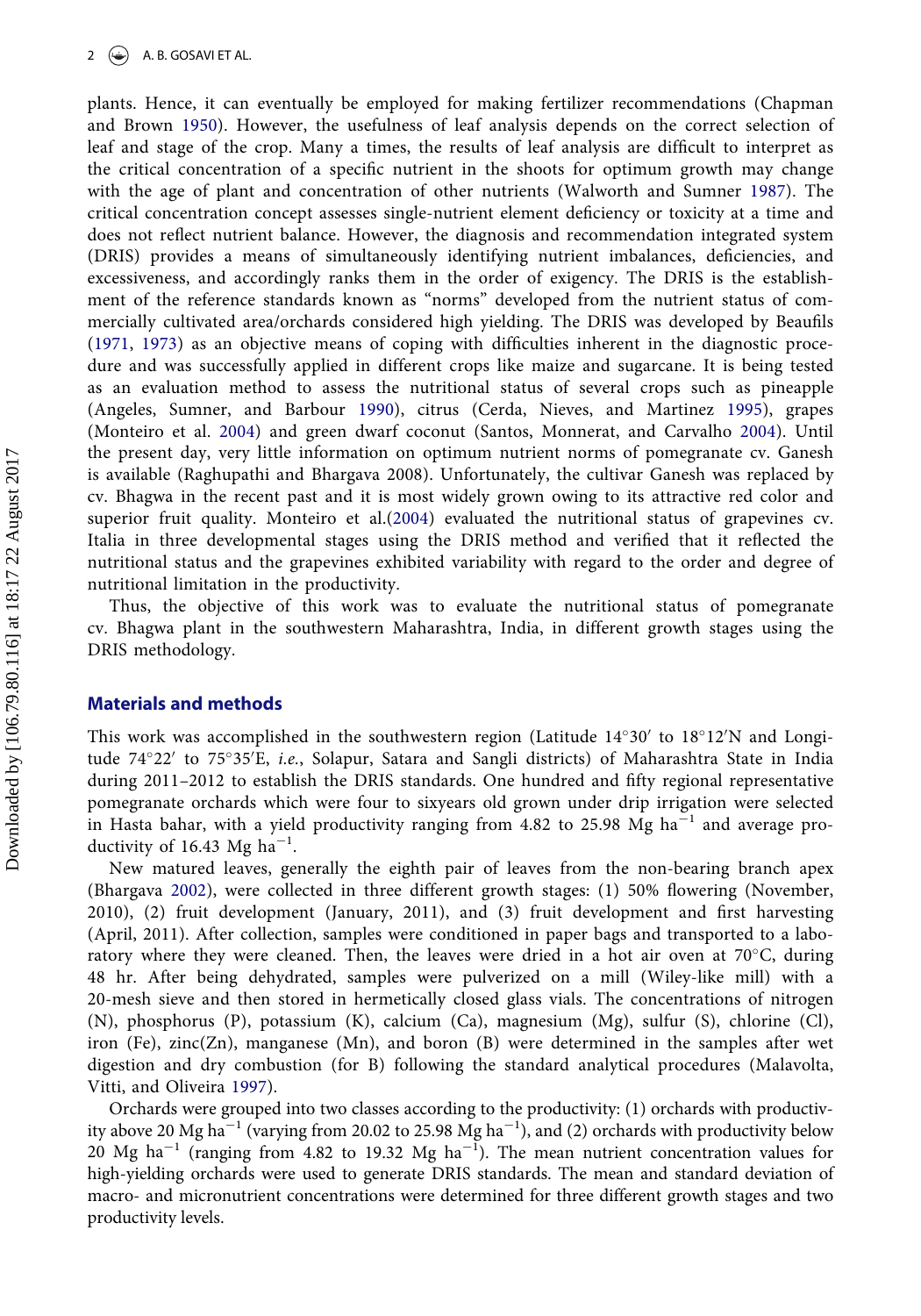The DRIS indices were calculated for the nutrients using the following generalized equations:

$$
\text{Index A} = \frac{\left[f\left(\frac{A}{B}\right) + f\left(\frac{A}{C}\right) + f\left(\frac{A}{D}\right) + \dots + f\left(\frac{A}{N}\right)\right]}{Z}
$$
\n
$$
\text{Index B} = \frac{\left[-f\left(\frac{A}{B}\right) + f\left(\frac{B}{C}\right) + f\left(\frac{B}{D}\right) + \dots + f\left(\frac{B}{N}\right)\right]}{Z}
$$
\n
$$
\text{Index N} = \frac{\left[-f\left(\frac{A}{N}\right) - f\left(\frac{B}{N}\right) - f\left(\frac{C}{N}\right) \dots - f\left(\frac{M}{N}\right)\right]}{Z}
$$

where when A/B is larger or equal to a/b,

$$
f\left(\frac{A}{B}\right) = \left(\frac{A/B}{a/b} - 1\right) \times \frac{1000}{CV}
$$

or, when A/B is smaller than a/b,

$$
f\bigg(\frac{A}{B}\bigg) = \bigg(1 - \frac{\text{a/b}}{\text{A/B}}\bigg) \times \frac{1000}{\text{CV}}
$$

In these equations, A/B is the tissue nutrient ratio of the plant to be diagnosed, a/b is the optimum value or norm for that given ratio, CV is the coefficient of variation associated with the norm, and Z is the number of functions in the nutrient index composition. Values for other functions, such as  $f(A/C)$ and f (A/D), are also calculated in the same way, using appropriate norms and CV. In other words, one nutrient index is the average function of all the ratios containing a given nutrient. The components of this average value are weighted by the reciprocal of the CVs of the high-yielding populations (reference populations).Thus, if both A/B and A/C ratios are used to generate an index for the A nutrient, the contribution of each one toward the calculation of this index will be a function of the CV values (reference ratios) associated with them, which will reflect the relative influence of these two expressions in the fruit yield.

#### Results and discussion

#### **Macronutrients**

The DRIS norms for the leaf concentration of nitrogen at 50% flowering, fruit development and first harvesting stages were 1.32–2.15, 1.15–1.95 and 1.19–1.98%, respectively ([Tables 1](#page-3-0)–3).

<span id="page-3-0"></span>Table 1. Leaf nutrient DRIS norms at the 50% flowering stage of pomegranate.

| <b>Nutrients</b>            | Very low | Low           | Optimum       | High            | Very high |
|-----------------------------|----------|---------------|---------------|-----------------|-----------|
| N(%)                        | < 0.89   | $0.89 - 1.31$ | $1.32 - 2.15$ | $2.16 - 2.57$   | >2.57     |
| P(% )                       | < 0.13   | $0.13 - 0.17$ | $0.18 - 0.24$ | $0.25 - 0.28$   | >0.28     |
| K(%)                        | < 0.92   | $0.92 - 1.28$ | $1.29 - 1.99$ | $2.00 - 2.35$   | >2.35     |
| Ca $(% )$                   | < 0.34   | $0.34 - 0.63$ | $0.64 - 1.20$ | $1.21 - 1.48$   | >1.48     |
| Mg (%)                      | < 0.10   | $0.10 - 0.22$ | $0.23 - 0.45$ | $0.46 - 0.57$   | > 0.57    |
| S(%)                        | < 0.09   | $0.09 - 0.15$ | $0.16 - 0.26$ | $0.27 - 0.31$   | > 0.31    |
| $Zn$ (mg kg <sup>-1</sup> ) | < 10.92  | 10.92-15.98   | 15.99-26.10   | $26.11 - 31.16$ | >31.16    |
| Fe (mg $kg^{-1}$ )          | < 79.99  | 79.99-103.03  | 103.04-149.12 | 149.13-172.16   | >172.16   |
| Mn (mg $kg^{-1}$ )          | < 22.96  | 22.96-39.59   | 39.60-72.85   | 72.86-89.47     | >89.47    |
| Cu (mg $kg^{-1}$ )          | < 4.57   | $4.57 - 6.15$ | $6.16 - 9.32$ | $9.33 - 10.90$  | >10.90    |
| $B(mq kq^{-1})$             | < 15.11  | 15.11-23.37   | 23.38-39.88   | 39.89-48.14     | >48.14    |
| $Mo(mq kq^{-1})$            | < 0.19   | $0.19 - 0.28$ | $0.29 - 0.47$ | $0.48 - 0.57$   | >0.57     |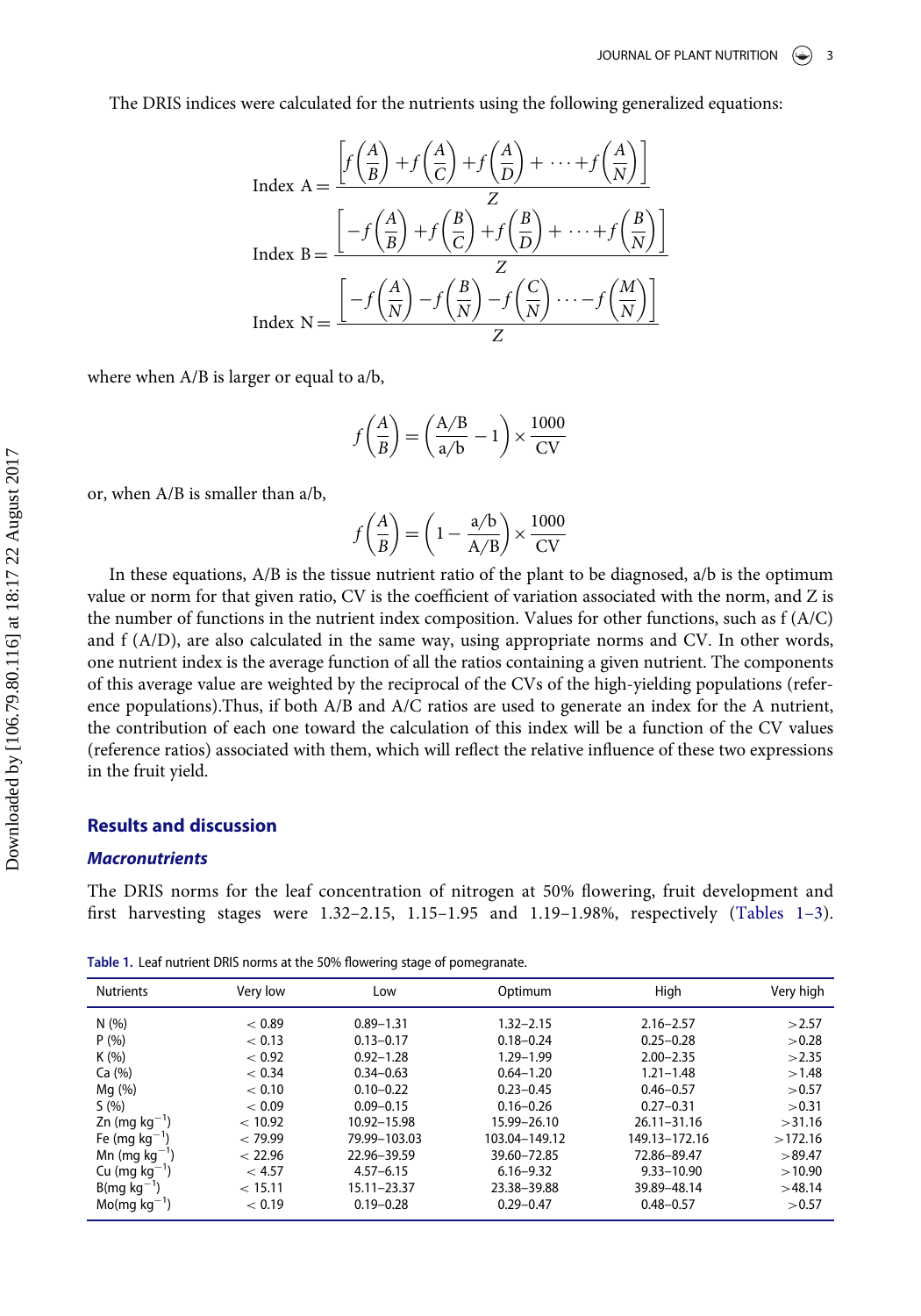| <b>Nutrients</b>            | Very low | Low             | Optimum       | High          | Very high |
|-----------------------------|----------|-----------------|---------------|---------------|-----------|
| N(%)                        | < 0.74   | $0.74 - 1.14$   | $1.15 - 1.95$ | $1.96 - 2.35$ | >2.35     |
| P(% )                       | < 0.12   | $0.12 - 0.16$   | $0.17 - 0.23$ | $0.24 - 0.27$ | >0.27     |
| K(%)                        | < 0.84   | $0.84 - 1.18$   | $1.19 - 1.88$ | $1.89 - 2.22$ | >2.22     |
| Ca $(%$                     | < 1.61   | $1.61 - 1.82$   | $1.83 - 2.24$ | $2.25 - 2.44$ | >2.44     |
| Mq(%)                       | < 0.13   | $0.13 - 0.27$   | $0.28 - 0.57$ | $0.58 - 0.72$ | > 0.72    |
| S(96)                       | < 0.10   | $0.10 - 0.15$   | $0.16 - 0.27$ | $0.28 - 0.33$ | > 0.33    |
| $Zn(mq kq^{-1})$            | < 13.09  | 13.09-19.92     | 19.93 - 33.58 | 33.59-40.41   | >40.41    |
| Fe (mg $kg^{-1}$ )          | < 159.72 | 159.72-175.96   | 175.97-208.44 | 208.45-224.68 | >224.68   |
| $Mn(mq kq^{-1})$            | < 33.62  | 33.62-54.02     | 54.03-94.82   | 94.83-115.22  | >115.22   |
| $Cu$ (mg kg <sup>-1</sup> ) | < 5.41   | $5.41 - 7.29$   | 7.30-11.03    | 11.04-12.91   | >12.91    |
| $B(mg kg^{-1})$             | < 15.66  | $15.66 - 23.67$ | 23.68-39.69   | 39.70-47.71   | >47.71    |
| $Mo(mq kq^{-1})$            | < 0.19   | $0.19 - 0.29$   | $0.30 - 0.49$ | $0.50 - 0.59$ | >0.59     |

Table 2. Leaf nutrient DRIS norms at the fruit development stage of pomegranate.

Raghupathi and Bhargava [\(1998b\)](#page-9-2) have reported the optimum concentrations of N in the leaves of cv. Ganesh to be between 0.91 and 1.66%. Our findings were in support of the earlier report and the deviation which was observed in our results might have resulted owing to a difference in cultivar and edaphic conditions (Al-Maiman and Ahmad [2002](#page-8-8)). This trend indicates that the plant required more N during flower and fruit-setting stages. This trend was in consistence with the work of Mirdehghan and Rahemi [\(2007\)](#page-8-9) who reported higher N demand in the sink (developing fruit) during 10–30 days after full bloom. The optimum concentration ranges of phosphorous at three growth stages were  $0.18-0.24$ ,  $0.17-0.23$  $0.17-0.23$  and  $0.14-0.22$ %, respectively ([Tables 1](#page-3-0)-3). Higher phosphorous concentration was observed at 50% flowering and fruit developmental stages implying its high requirement as P plays an important role in cell division (Mirdehghan and Rahemi [2007](#page-8-9)). Raghupathi and Bhargava ([1998b\)](#page-9-2) observed the optimum level of phosphorous in the leaves of cv. Ganesh which varied from 0.12 to 0.18%. Our finding closely agrees the earlier report. Some studies (Gimenez et al. [2000\)](#page-8-10) reported an optimum tissue concentration of P to be from 0.10 to 0.16% which also falls within our range. DRIS norms for the leaf K concentration at three stages were worked out to be 1.29–1.99, 1.19–1.88 and 1.07–1.63%, respectively [\(Tables 1](#page-3-0)–[3](#page-4-0)). The norms for the K concentration were lower than those earlier reported byRaghupathi and Bhargava [\(1998b](#page-9-2)) who could find it to vary from 0.55 to 2.27% for cultivar Ganesh. The variation might arise from the differences in cultivars and edaphic soil conditions. The lower K concentration in the leaf tissue at the first harvesting stage revealed the redistribution of nutrients from source to sink (i.e., fruit) for fruit development and maturity. K is involved in the sugar translocation leading to the maturity of fruit.Hepaksoy, Aksoy, and Can [\(2009](#page-8-11)) also reported the optimum range of potassium at the fruit development stage to be 1.20–2.08% which was in close agreement with our findings.

<span id="page-4-0"></span>Table 3. Leaf nutrient DRIS norms at the first harvesting stage of pomegranate.

| <b>Nutrients</b>       | Very low | Low           | Optimum        | High            | Very high |
|------------------------|----------|---------------|----------------|-----------------|-----------|
| N(%)                   | < 0.78   | $0.78 - 1.18$ | $1.19 - 1.98$  | $1.99 - 2.38$   | >2.38     |
| P(% )                  | < 0.09   | $0.09 - 0.13$ | $0.14 - 0.22$  | $0.23 - 0.26$   | >0.26     |
| K(%)                   | < 0.78   | $0.78 - 1.06$ | $1.07 - 1.63$  | $1.64 - 1.91$   | >1.91     |
| Ca (%)                 | < 1.63   | $1.63 - 1.80$ | $1.81 - 2.13$  | $2.14 - 2.30$   | >2.30     |
| Mq(%)                  | < 0.11   | $0.11 - 0.25$ | $0.26 - 0.51$  | $0.52 - 0.65$   | >0.65     |
| S(%)                   | < 0.08   | $0.08 - 0.14$ | $0.15 - 0.27$  | $0.28 - 0.33$   | > 0.33    |
| Zn (mg $kg^{-1}$ )     | < 13.62  | 13.62-20.20   | 20.21-33.37    | 33.38-39.95     | >39.95    |
| Fe (mg $kg^{-1}$ )     | < 129.01 | 129.01-147.44 | 147.45-184.31  | 184.32-202.74   | >202.74   |
| Mn (mg $kg^{-1}$ )     | < 16.91  | 16.91-38.12   | 38.13-80.53    | 80.54-101.73    | >101.73   |
| Cu (mg $kg^{-1}$ )     | < 5.49   | $5.49 - 7.10$ | $7.11 - 10.31$ | 10.32-11.91     | >11.91    |
| $B \, (mg \, kg^{-1})$ | < 16.24  | 16.24-24.04   | 24.05-39.65    | 39.66-47.45     | >47.45    |
| Mo (mg $kq^{-1}$ )     | < 0.19   | $0.19 - 0.29$ | $0.30 - 0.49$  | $0.50 - 0.59$   | >0.59     |
| Yield(Mg $ha^{-1}$ )   | < 16.49  | 16.49-19.73   | 19.74-26.20    | $26.21 - 29.44$ | >29.44    |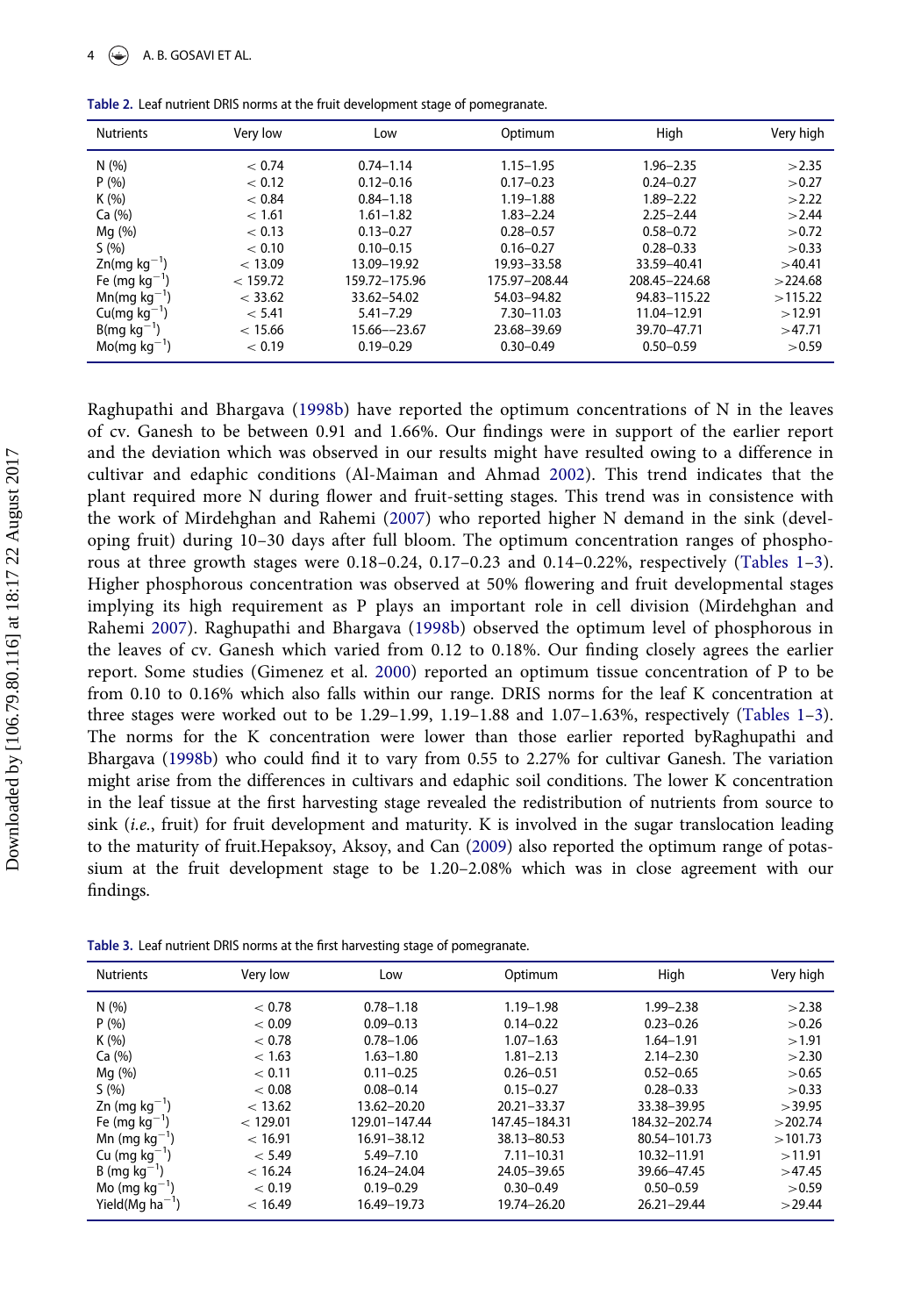#### Secondary nutrients

DRIS norms for calcium at three growth stages,i.e., 50% flowering, fruit development and first harvesting, were computed to be 0.64–1.20, 1.83–2.24 and 1.81–2.13%, respectively [\(Tables 1](#page-3-0)–[3\)](#page-4-0). Since calcium is essential for the fruit development and production of good quality of fruits (Wavhal and Choudhari [1985\)](#page-9-3), higher requirement of calcium was noticed during the fruit development stage. The Ca deficiency symptoms were reported in pomegranate when the leaf Ca concentration was less than 0.54% (Wavhal and Choudhari [1985](#page-9-3)). Raghupathi and Bhargava ([1998b](#page-9-2)) reported the optimum calcium concentration in the leaf tissue of pomegranate cv. Ganesh to be 0.77–2.02% which was higher than cultivar Bhagwa. This difference may be due to their genetic makeup. Optimum leaf tissue concentrations of Mg at three growth stages were found to be 0.23–0.45, 0.28–0.57 and 0.26–0.51%, respectively ([Tables 1](#page-3-0)–[3\)](#page-4-0). In cultivar Ganesh, the optimum leaf tissue concentration of Mg was reported to vary from 0.16 to 0.42% (Raghupathi and Bhargava [1998b\)](#page-9-2). They observed that the Mg concentration in the leaf tissue in 53 selected orchards of Pune and Bijapur districts of Maharashtra and Karnataka, respectively, ranged from 0.16 to 0.49%. Gimenez et al. [\(2000](#page-8-10)) reported a very narrow range of Mg concentration in the leaf which was 0.30–0.36% for Mollar variety and 0.30–0.38% for Israel variety. Our results were in consistence with the earlier report. DRIS norms for sulfur (S) at 50% flowering, fruit development and first harvesting stages were 0.16–0.26, 0.16–0.27 and 0.15–0.27% [\(Tables 1](#page-3-0)–[3](#page-4-0)). A similar optimum leaf S concentration range was reported in cultivar Ganesh by Raghupathi and Bhargava ([1998b](#page-9-2)) who observed that the optimum sulfur in the leaf tissue of pomegranate cv. Ganesh ranged from 0.16 to 0.26%. This indicates that the requirement of S for both the cultivars,viz. Ganesh and Bhagwa is similar. Sulfur deficiency symptoms in pomegranate were reported when the leaf S concentration fell below 0.09% (Wahval and Choudhari [1985\)](#page-9-3). In our study also, the leaf concentration of S below 0.09% was categorized under the very low group in the DRIS norms.

#### **Micronutrients**

DRIS norms derived for the zinc (Zn) concentration at 50% flowering, fruit development and first harvesting stages ranged from 15.99 to 26.10, 19.93 to 33.58 and 20.21 to 33.37 mg  $kg^{-1}$ , respectively [\(Tables 1](#page-3-0)–[3](#page-4-0)). A wide variation in the optimum leaf Zn concentration in pomegranate was reported by various workers. Raghupathi and Bhargava ([1998a](#page-8-12)) reported the optimum leaf Zn concentration in Ganesh to be 14-72 mg  $\text{kg}^{-1}$ , while Gimenez et al. ([2000\)](#page-8-10) found the zinc concentration to be 11-15 mg kg<sup>-1</sup>in the leaves optimum for pomegranate. This wide variation might arise from varying soil and agro-climatic conditions. The optimum leaf Fe concentrations at three growth stages of pomegranate were 103.04-149.12, 175.97-208.44 and 147.45-184.31 mg  $\text{kg}^{-1}$ , respectively [\(Tables 1](#page-3-0)-[3\)](#page-4-0). Our DRIS norm for Fe rightly corroborates the earlier report (Gimenez et al. [2000](#page-8-10)) who observed that the optimum leaf Fe concentration in pomegranate ranged from 100 to 152 mg  $\text{kg}^{-1}$ . They also reported a positive correlation between leaf iron concentration and yield of pomegranate. In our results, we could notice higher optimum concentration ranges of Fe during fruit development and maturity stages. However, Raghupathi and Bhargava ([1998b\)](#page-9-2) reported the optimum concentration of iron in the leaf tissues of pomegranate cv. Ganesh to vary from 71 to 214  $mg \, kg^{-1}$ . DRIS norms for Mn were 39.60-72.85, 54.03-94.82 and 38.13-80.53 mg  $kg^{-1}$  at 50% flowering, fruit development and first harvesting stages, respectively, ([Tables 1](#page-3-0)–[3\)](#page-4-0). Among the three phenological stages, the highest concentration range was observed at the fruit development stage. The optimum leaf Mn concentration range as derived from our study rightly corroborates the earlier report by Raghupathi and Bhargava ([1998b\)](#page-9-2) who reported that the optimum concentration of Mn for pomegranate cv. Ganesh ranged from 29 to 89 mg  $kg^{-1}$ . Optimum leaf concentrations of copper (Cu) at three stages,viz. 50% flowering, fruit development and first harvesting of pomegranate cv. Bhagwa were worked out as 6.16–9.32, 7.30–11.03 and 7.11-10.31 mg kg<sup>-1</sup>, respectively ([Tables 1](#page-3-0)-[3\)](#page-4-0). However, Gimenez et al. ([2000\)](#page-8-10) reported a higher range  $(13-18 \text{ mg kg}^{-1})$  of leaf tissue concentration of Cu in pomegranate which may be due to cultivar. DRIS norms for boron (B) at 50% flowering, fruit development and first harvesting of pomegranate were 2[3](#page-4-0).38–39.88, 23.68–39.69 and 24.05–39.65 mg  $kg^{-1}$ , respectively [\(Tables 1](#page-3-0)–3). The concentration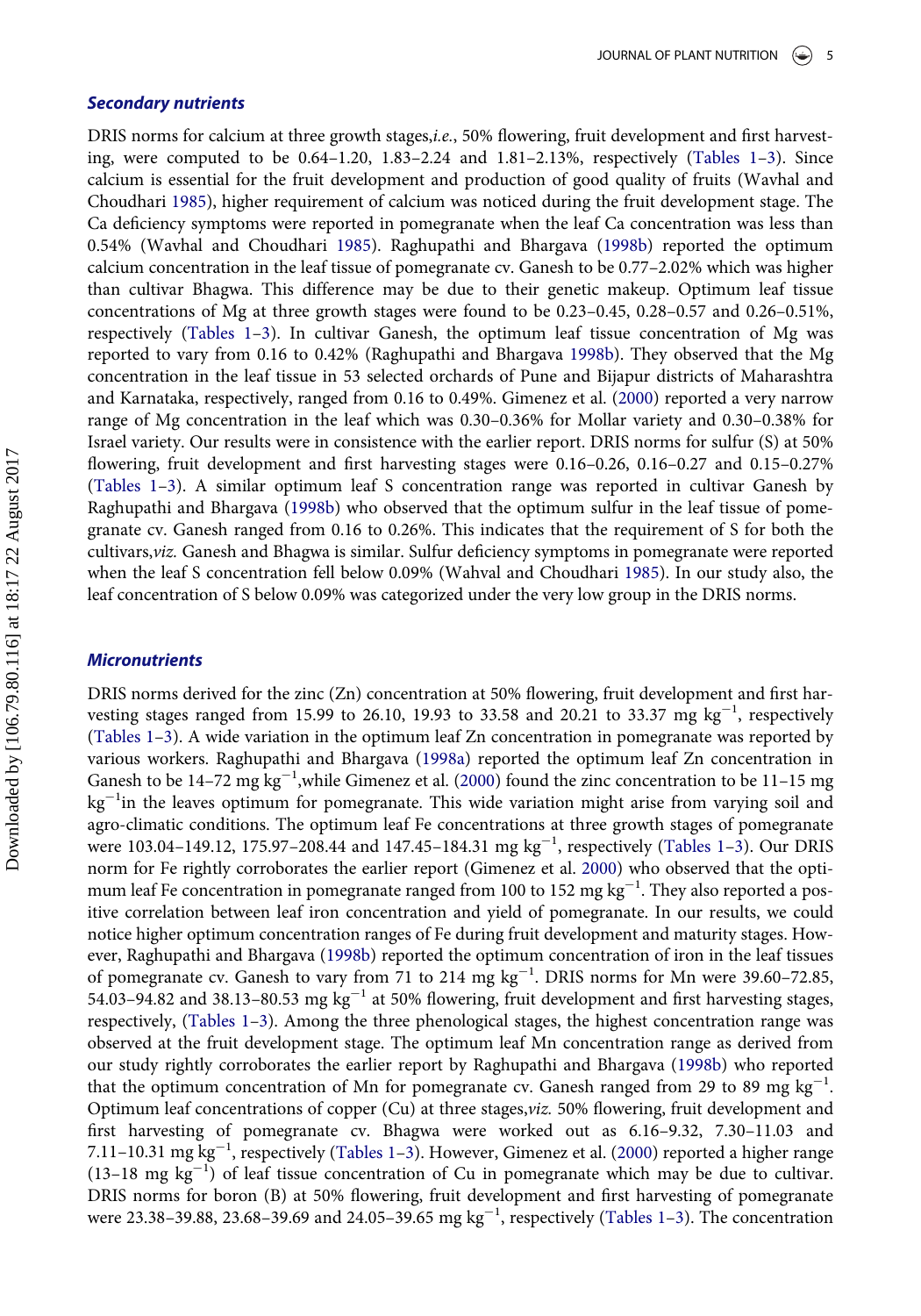of B in leaves was higher than many of the cationic micronutrients like Zn and Cu and no variation was observed among the three stages implying its higher requirement by the pomegranate plant than Zn and Cu. Moreover, B plays an important role in a number of physiological processes starting from cell division, pollination, and fruit or seed set and translocations of sugars. It plays an important role in fruit development (Wavhal and Choudhari [1985\)](#page-9-3). This indicates that pomegranate requires B from floral initiation to maturity of fruit. DRIS norms for molybdenum at three growth stages of pomegranate were also developed and they were 0.29-0.47, 0.30-0.49 and 0.30-0.49 mg  $kg^{-1}$  at 50% flowering, fruit development and first harvesting stages, respectively ([Tables 1](#page-3-0)–[3](#page-4-0)). Andris [\(2002](#page-8-13)) conducted a survey of pomegranate orchards and reported that the optimum tissue concentration of molybdenum should be above 0.3 ppm for the optimum yield.

#### DRIS indices

The value of each ratio function is added to the subtotal of one index and subtracted from another (*i.e.*, the value  $f(A/B)$  is added to the A index and subtracted from the B index) before the final ponderation; all the indices are balanced around zero (Walworth and Sumner [1987](#page-9-0)). Consequently, the sum of the nutritional indices must be zero, when the results are negative; that means, deficiency and positive values indicate excessive quantities of the considered nutrient relatively to others. The more the negative index, the more deficient the nutrient and the more the imbalances of the particular nutrient. Mean DRIS indices ([Table 4](#page-6-0)) for major nutrients like nitrogen, phosphorous and potassium at 50% flowering stage were  $-5.14$ ,  $-1.51$  and 17.54, respectively. It indicated that among the major nutrients, nitrogen was the most deficient. Raghupathi and Bhargava ([1998b\)](#page-9-2)could also identify N as the most limiting nutrient in pomegranate. Hence, proper fertilization needs to be taken care off before initiation of flower buds for restoring nutrient balance and enhancing flowering and fruit setting, whereas potassium was the most abundant. This may also limit the absorption and utilization of other nutrients by the plant and again may create nutrient imbalances. Regarding secondary nutrients, mean DRIS indices for Ca, Mg and S were 25.12,  $-16.78$  and  $-9.79$  at 50% flowering. Among the secondary nutrients, Mg was the most deficient followed by S. Mg deficiency might arise from the abundance of potassium which competes with Mg for the absorption by the plant. Mean DRIS indices for micronutrients,viz. zinc, iron, manganese, copper, boron and molybdenum at 50% flowering were  $-8.88$ ,  $-19.29$ ,  $-0.37$ , 0.31, 1.25 and 0.48, respectively This indicates that among the micronutrients, Fe and Zn were the most deficient in pomegranate at 50% flowering stage. Zinc as a limiting nutrient in pomegranate was also reported by Raghupathi and Bhargava ([1998b\)](#page-9-2). The soils in the majority of pomegranate-growing areas arecalcareous in nature which restricted the absorption and translocation of Fe. This resulted in the deficiency of Fe in the pomegranate plant (Nikolic, Romheld, and Merkt [2000\)](#page-8-14).

|                 | Crop growth stage |                   |                  |  |  |
|-----------------|-------------------|-------------------|------------------|--|--|
| <b>Nutrient</b> | 50% flowering     | Fruit development | First harvesting |  |  |
| N               | $-5.14$           | $-2.07$           | $-15.23$         |  |  |
| P               | $-1.51$           | $-1.43$           | $-16.34$         |  |  |
| K               | 17.54             | 22.66             | 22.74            |  |  |
| Сa              | 25.12             | 0.28              | $-6.05$          |  |  |
| Mg              | $-16.78$          | $-8.38$           | 0.71             |  |  |
| S               | $-9.79$           | $-8.92$           | $-7.44$          |  |  |
| Zn              | $-8.88$           | $-7.22$           | $-5.40$          |  |  |
| Fe              | $-19.29$          | $-4.86$           | $-8.01$          |  |  |
| Mn              | $-0.37$           | $-1.56$           | $-0.66$          |  |  |
| Cu              | 0.31              | $-3.81$           | 4.13             |  |  |
| B               | 1.25              | 1.22              | $-1.02$          |  |  |
| Mo              | 0.48              | $-0.12$           | $-0.48$          |  |  |

<span id="page-6-0"></span>

| Table 4. DRIS indices for leaf tissue nutrients at different growth stages of pomegranate. |  |  |  |
|--------------------------------------------------------------------------------------------|--|--|--|
|--------------------------------------------------------------------------------------------|--|--|--|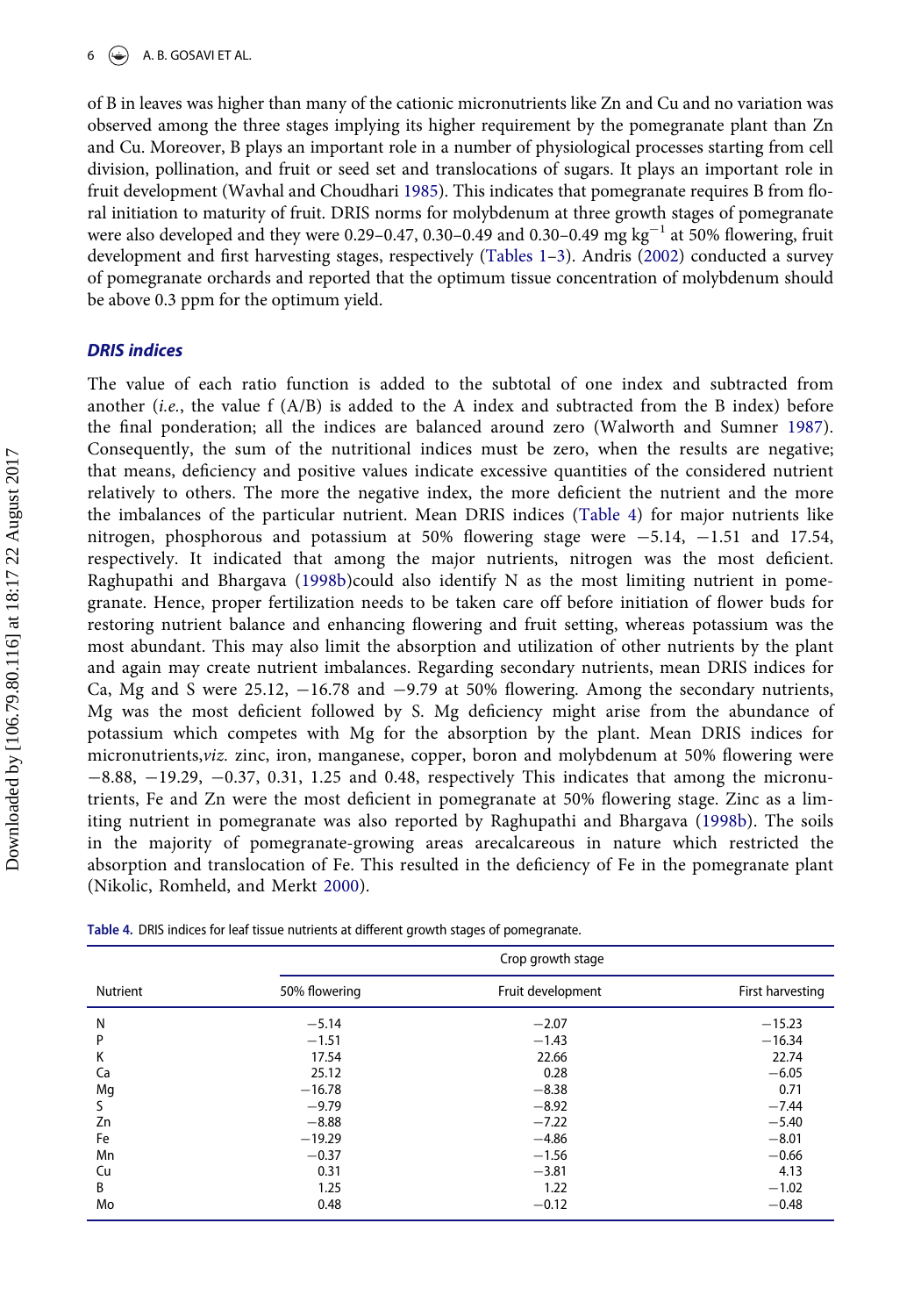|         |                     | Order of nutrient requirement                                                                                            |                    |  |
|---------|---------------------|--------------------------------------------------------------------------------------------------------------------------|--------------------|--|
| Sr. No. | Phenological stages | Limiting nutrients                                                                                                       | Nutrient in excess |  |
|         | 50% flowering       | Fe $(87.85)^*$ > Mg (70.09) > S (73.83) > Zn (69.16) ><br>N (65.42) > P (42.99) > Mn (51.40)                             | Cu, Mo, B, K, Ca   |  |
|         | Fruit development   | $S(66.36) > Mg(63.55) > Zn(61.68) > Fe(71.03) >$<br>Cu (60.75) > N (68.22) > Mn (52.34) > P (44.86) ><br>Mo (62.53)      | Ca, B, K           |  |
|         | First harvesting    | $P(66.36) > N(100) > Fe(70.09) > S(63.55) > Ca$<br>$(71.96)$ > Zn $(61.68)$ > B $(53.56)$ > Mn $(51.40)$ ><br>Mo (43.26) | Mg, Cu, K          |  |

<span id="page-7-0"></span>Table 5. Order of nutrient requirement for the leaf nutrient concentration of pomegranate at different crop growth stages.

<span id="page-7-1"></span>Values in parenthesis represent the percent of orchards found deficient in particular nutrient.

The mean DRIS indices for major nutrients,viz. N, P and K at the fruit development stage [\(Table 5\)](#page-7-0) were  $-2.07$ ,  $-1.43$  and 22.66, respectively. At the fruit development stage, farmers avoid applications of nitrogen in the anticipation of wrong notion that the higher N content may reduce fruit quality and invite the incidence of bacterial blight disease. As a consequence, N appeared to be the most limiting during the fruit development stage. The study also indicated that P was also deficient during the fruit development stage; this might be owing to a higher demand of P by the developing fruit as it plays an important role in the cell division and in the limited supply of soil in P due to high pH (7.8–8.2) and calcareousness. Mean DRIS indices for secondary nutrients,viz. Ca, Mg and S at the fruit development stage were  $0.28, -8.38$  and  $-8.92$ , respectively. Like at 50% flowering, Mg and S were also deficient during the fruit development stage. However, the magnitude of imbalance was lower than at the 50% flowering stage. This implies that the requirement of plant for Mg and S gets lowered as the plant proceeds from flowering to the fruit development stage. Mean DRIS indices for micronutrients,viz. Zn, Fe, Mn, Cu, B and Mo at the fruit development stage were  $-7.22$ ,  $-4.86$ ,  $-1.56$ ,  $-3.81$ , 1.22 and  $-0.12$ , respectively. The indices indicated that Zn and Fe were mostly deficient followed by Cu during the fruit development stage. The order of deficiency also revealed the micronutrients' requirement pattern by the pomegranate plant at the fruit development stage (Mirdehghan and Rahemi [2007](#page-8-9)).

The nutritional status at harvesting reflects the nutritional requirement of plant for the subsequent bahar (crop). This acts as a guiding principle for undertaking proper nutrient management practices for optimizing plant nutrition and increasing fruit yield. At the first harvesting stage, the mean DRIS indices for N, P and K were  $-15.23$ ,  $-16.34$  and 22.74, respectively. Mean DRIS indices for secondary nutrients, viz. Ca, Mg and S at the first harvesting stage were  $-6.05$ , 0.71 and  $-7.44$ , respectively. Regarding micronutrients, the mean DRIS indices for zinc, iron, manganese, copper, boron and molybdenum were  $-5.40, -8.01, -0.66, 4.13, -1.02$  and  $-0.48$ , respectively. The study indicated that plants became more deficient in N, P, Ca, S, Fe and Zn after the harvesting of fruit. As plants proceed from flowering–fruit development–fruit maturity stage, nutrients get redistributed from leaves (source) to fruit (sink). Nutrients in fruits get removed from the production system along with harvest. It was observed that 1.98–2.82 kg N, 0.32– 0.65 kg P, 2.84–4.74 kg K, 0.69–1.54 kg Ca, 0.33–0.52 kg Mg and 0.14–0.19 kg S were lost from the production system for 1000 kg fresh pomegranate harvested. This caused the plant to appear deficient in N, P, Ca, S, Fe and Zn. So it is suggested that the pomegranate farmers of southwestern Maharashtra should undertake proper nutrient management practices for correcting the deficiencies of N, P, Ca, S, Fe and Zn before taking the subsequent bahar.

#### Order of nutrient requirement

[Table 5](#page-7-0) shows the order of nutrient requirement at 50% flowering fruit development and first harvesting and the values in parenthesis represent the percent of orchards which are found deficient in particular nutrient at respective stages. The study indicated that the pomegranate plant is required to be replenished with more concentrations of Fe, Mg, S, Zn and N before flowering to take place, while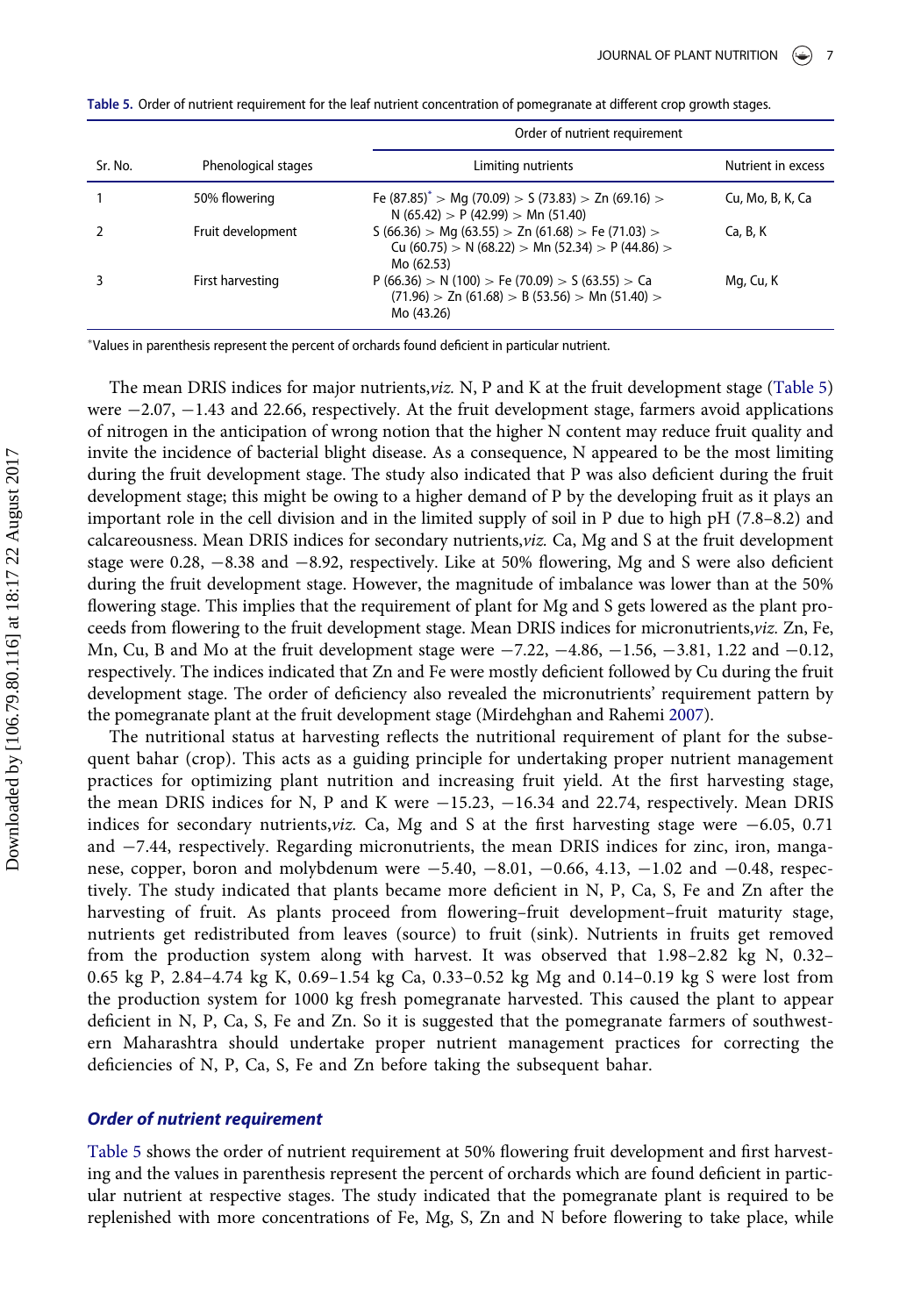during the fruit development stage, it needs to be supplemented with more concentrations of S, Mg, Zn, Fe and Cu. It was also observed that the majority of orchards in southwestern Maharashtra were deficient in N, Mg, S, Fe and Zn during 50% flowering and fruit development stages.

#### **Conclusions**

It is evident from this investigation that the leaf tissue analysis at three different stages of pomegranate fruit plant can be rightly interpreted by the DRIS approach, which will generate positive or negative indices for each nutrient. A positive index indicates sufficient or excessive amounts of the nutrient under consideration, whereas a negative index indicates insufficiency. The study indicated that N, Mg, S, Fe and Zn were the most yield-limiting nutrients in pomegranate orchards of southwestern Maharashtra. Thus, the nutrient requirements can be ordered relative to one another. Based on the indices obtained, the fertility status of the soil, the management levels of the ber fruit trees, and the type and amount of fertilizer to be applied can be formulated. With the DRIS approach, each nutrient can be efficiently applied through the single-element fertilizer rather than the application of multi-elemental compounds or mixtures.

#### References

<span id="page-8-8"></span>Al-Maiman S. A., and D.Ahmad. 2002. Changes in physical and chemical properties during pomegranate (Punica granatum L.) fruit maturation. Food Chemistry 76: 437–441.

- <span id="page-8-13"></span>Andris, H. L. 2002. Validation of a model for the growth and development of the pomegranate. American Journal of Enology and Viticulture 42 (4): 283–289.
- <span id="page-8-3"></span>Angeles, D. E., M. E. Sumner, and N. W.Barbour. 1990. Preliminary nitrogen, phosphorus, and potassium DRIS norms for pineapple. HortScience 25: 652–655.
- <span id="page-8-1"></span>Beaufils, E. R. 1971. Physiological diagnosis– A guide for improving maize production based on principles developed for rubber trees. Fertilizer Society of South African Journal 1: 1–30.
- <span id="page-8-2"></span>Beaufils, E. R. 1973. Diagnosis and recommendation integrated system (DRIS). A general scheme for experimentation and calibration based on principles developed from research in plant nutrition. Pietermararitzburg: University of Natal. Soil Science Bulletin 1: 132.
- <span id="page-8-6"></span>Bhargava, B. S. 2002. Leaf analysis for nutrient diagnosis, recommendation and management in fruit crops. Journal of the Indian Society of soil Science 50 (4): 352–373.
- <span id="page-8-4"></span>Cerda, A., M.Nieves, and V.Martinez. 1995. An evaluation of mineral analysis of Verna lemons by DRIS. Communication in soil science and Plant Analysis 26: 1697–1707.
- <span id="page-8-0"></span>Chapman, H. D., and S. M.Brown. 1950. Analysis of orange leaves for diagnosing nutrient status with reference to potassium. Hilgardia 19: 501–540.
- <span id="page-8-10"></span>Gimenez, M., M. A. Oltra, P. Melgarejo, J. Martinez, J. J. Martinez, and M. Ferrandez. 2000. Computer program for calculating pomegranate drip fertigation. Production, processing and marketing of pomegranate in the Mediterranean region: advances in research and technology. Proceedings of the symposium jointly organized by CIHEAM and Escuela Politecnica Superior de Orihuela of the Universidad Miguel Hernandez (EPSO-UMH), Orihuela, Spain, 15– 17 October 1998.
- <span id="page-8-11"></span>Hepaksoy, S., U. Aksoy, and H. Z. Can. 2009. Determination of relationship between fruit cracking and some physiological responses, leaf characteristics and nutritional status of some pomegranate varieties. Production, processing and marketing of pomegranate in the Mediterranean region: advances in research and technology. Proceedings of the symposium jointly organized by CIHEAM and Escuela Politecnica Superior de Orihuela of the Universidad Miguel Hernandez (EPSO-UMH), Orihuela, Spain. 42: 87–92.
- <span id="page-8-7"></span>Malavolta, E., G. C. Vitti, and S. A. Oliveira. 1997. Nutritional status of plants: Principles and applications 2.ed. Piracicaba: POTAFOS, 319.
- <span id="page-8-9"></span>Mirdehghan, S. H., and M. Rahemi. 2007. Seasonal changes of mineral nutrients and phenolics in pomegranate (Punica granatum L.) fruit. Scientia Horticulturae 111: 120–127.
- <span id="page-8-5"></span>Monteiro Terra, M., F.Costa, W. Rodrigues dos Santos, and W. J. Paioli Pires. 2004. Evaluation of the nutritional condition of Italia grapevines (Pirovano 65) at three different development phases in the region of Jundiaı, Brazil, using the DRIS method. Acta Horticulture 640: 69–81.
- <span id="page-8-14"></span>Nikolic, M., V. Romheld, and N. Merkt. 2000. Effect of bicarbonate on uptake and translocation of Fe in two grapevine rootstocks differing in their resistance to Fe deficiency chlorosis. Vitis 39 (4): 145–149.
- <span id="page-8-12"></span>Raghupathi, H. B., and B. S. Bhargava. 1998a. Diagnosis of nutrient imbalance in pomegranate by diagnosis and recommendation integrated system and compositional nutrient diagnosis.Communication in Soil Science and Plant Analysis 29: 2881–2892.